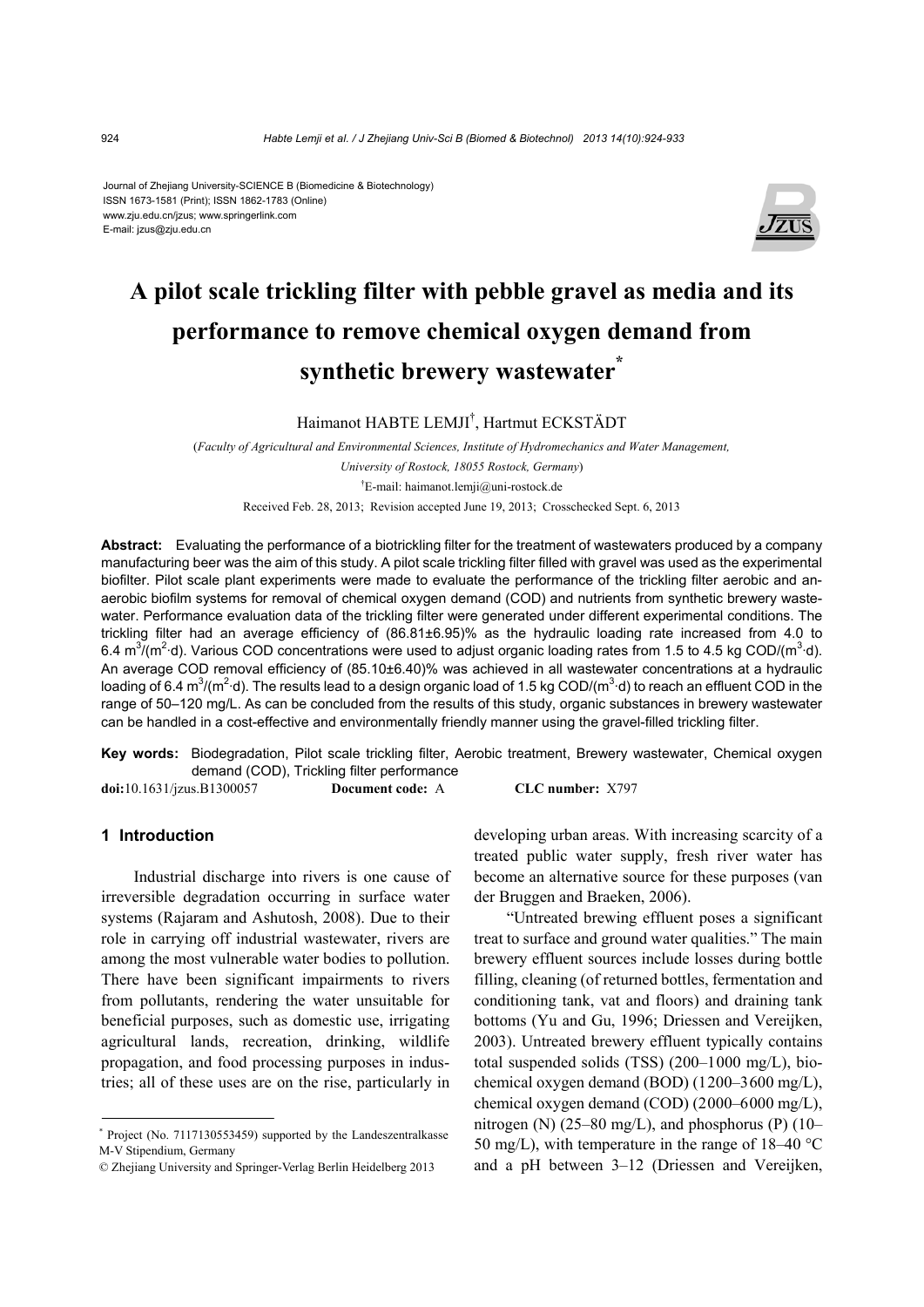2003; IFC, 2007). The high organic content of brewery effluent classifies it as a very high-strength waste, meaning that the brewery effluent cannot simply be discharged into sewers or water courses (Huei, 2005). Direct discharge can bring about a rapid deterioration of the physical, chemical, and biological qualities of

2002; Parawira *et al*., 2005; Al-Rekabi *et al*., 2007). The decomposition of organic matter depletes the amount of dissolved oxygen in the water that is vital for aquatic life. Release of nitrogen and phosphorous compounds in the wastewater also stimulates aquatic plant growth contributing to eutrophication of water bodies. Furthermore, turbidity and color reduce the penetration of light, which, in turn, affects photosynthesis, thereby affecting the primary link in the food chain. The removal of organic compounds from the wastewater is important to avoid anaerobic conditions in the receiving waters. Nutrients like N and P should also be removed to avoid algal blooms that disturb the ecosystem of the receiving waters (Driessen and Vereijken, 2003).

the receiving water bodies (The Breweries of Europe,

Sequence batch reactor (SBR), upflow anaerobic sludge blanket (UASB) or conventional methaneoriented anaerobic digestion, activated sludge process, membrane process, and stabilization ponds have been extensively used for the treatment of different wastewaters. However, it has been found that these processes are affected by the presence of ammonium nitrogen (NH $_4^+$ -N). NH $_4^+$ -N in the wastewater can be removed by raising the pH value and then air-stripping the wastewater; however, this method is sometimes quite ineffective, depending on the operational parameters used and water quality, and the cost is usually prohibitively high, especially in developing countries (Zhao, 1999; 2001; Henry and Prasad, 2000; Zhao *et al*., 2000; Youcai *et al*., 2002). It is also well reported in the literature that in a complex wastewater treatment system, activated sludge normally exhibits poor settleability; as such, fixed film systems that would involve trickling filters, rotating biological contactors, et cetera, are recommended (Zurchin *et al*., 1986).

In this study, a detailed investigation aimed at analyzing the performance of gravel-filled, naturally aerated trickling filter on brewing industry wastewater. Additionally, we aimed to demonstrate the use of a trickling filter filled with gravel as an alternative

biological process over conventional activated sludge process, especially for low income countries. The present study is the first report on COD biological reduction in a pilot scale trickling filter using a mixed culture of microorganisms, originating from industrial wastewater sludge.

# **2 Materials and methods**

#### **2.1 Wastewater characterization**

The wastewater was first subjected to pH adjustment using NaOH and  $HNO<sub>3</sub>$ , roughing screens, and defoaming by the brewing company. The wastewater samples were then analyzed for COD, 5-d BOD (BOD<sub>5</sub>), nitrate nitrogen (NO<sub>3</sub>-N), nitrite nitrogen (NO<sub>2</sub>-N), ammonium nitrogen (NH $_4^+$ -N), total nitrogen (TN), phosphate  $(PO_4^{3-})$ , and total phosphorus (TP) calorimetrically. Prior to analysis, the soluble fraction of the wastewater samples was obtained by filtering with a syringe filter of 25 mm diameter (W/0.45 µm cellulose) for analyses of  $NO<sub>3</sub>-N$ ,  $NO<sub>2</sub>-N$ ,  $NH<sub>4</sub><sup>+</sup>-N$ , and  $PO<sub>4</sub><sup>3-</sup>$ . An unfiltered wastewater sample was used for analyses of COD, TN, and TP.

#### **2.2 Pilot scale trickling filter**

The schematic diagram of the pilot scale trickling filter is shown in Fig. 1. The pilot scale trickling filter consisted of a Plexiglas tube with an inner diameter of 40 cm and a total height of 180 cm. Sampling ports are located at fixed intervals of 260 mm along the height of the biofilter. At the top of the filter, a fixed flow distributor was installed to facilitate a uniform distribution of the wastewater fed to the filter's free surface. The wastewater was fed to the reactor after being stirred in a wastewater reservoir. Moreover, a secondary clarifier was installed to collect and settle the effluent from the filter's draining system. The supernatant from the secondary clarifier was collected in a 10-L container for recirculation via a recirculation pump.

The supporting material for bacterial growth was pebble gravel purchased from a gravel producer. The diameter of the filter stones, as obtained from the sieve analysis, was in the range of 4–6 cm. At the surface of the biofilter, a smaller sized stone (about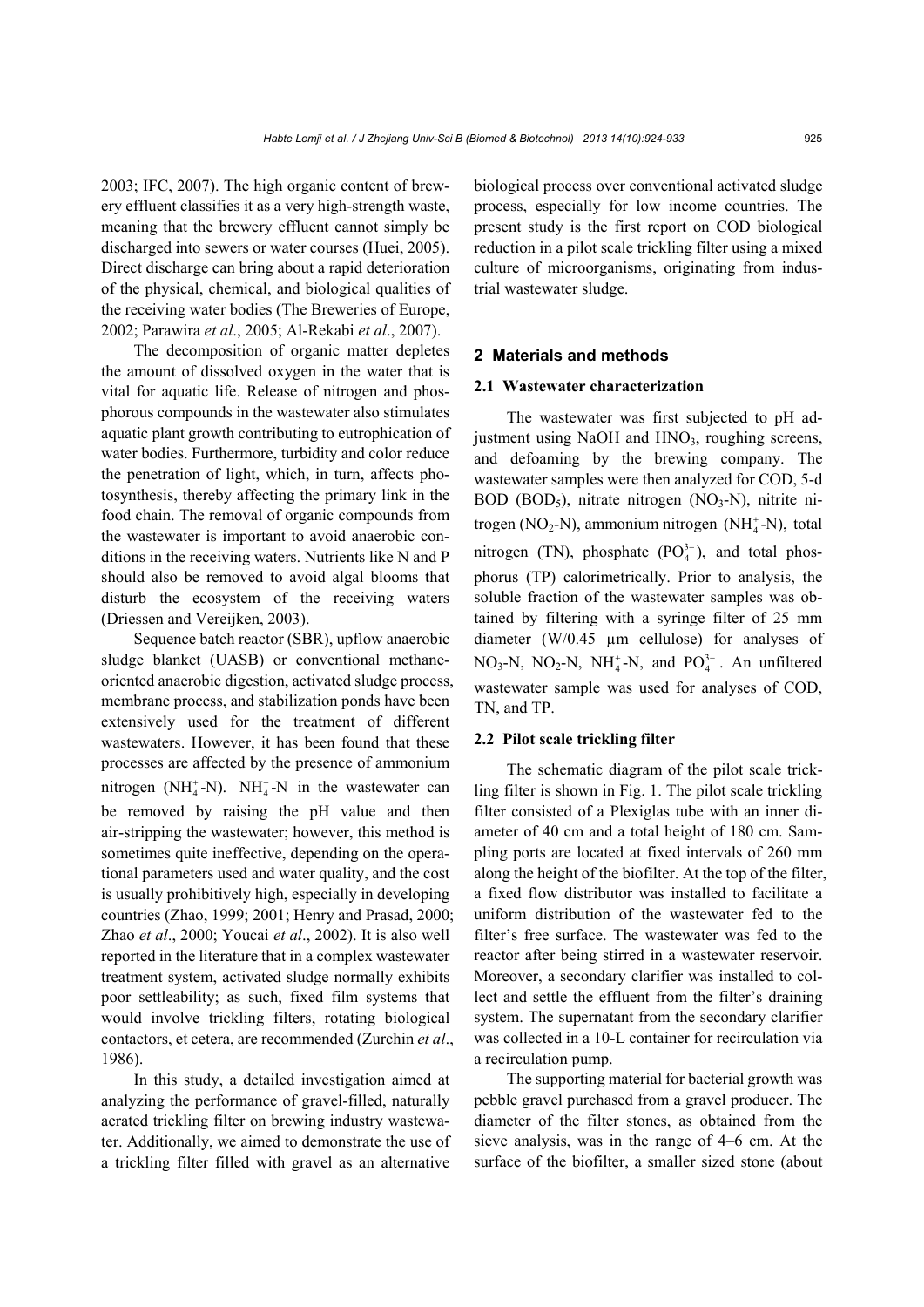

**Fig. 1 Flow scheme of the experimental setup―pilot scale trickling filter**  1: wastewater reservoir; 2: fed pump; 3: trickling filter; 4: sampling ports; 5: draining pump; 6: secondary clarifier; 7: clarified water; 8: recirculation pump; 9: recirculation

1.6–3.2 cm) that amounts to 5% of the total filter media was placed to get a larger surface area for bacterial attachment. The filter had a specific surface area and void ratio of 71.83  $m^2/m^3$  and 45%, respectively. The total depth of the filter media was 160 cm including the support stones at the base of the reactor.

Since the placement of the filter media is of paramount importance to the efficiency of the percolating filter, it was carried out with particular care and under proper control. Filter media were placed without prolonged intermediate storage. After the trickling filter was filled with the filter media, the packed filter media were washed with a sufficiently large volume of tap water and checked for flooding, flow rates, and hydraulic loading rates of the operation (flow rates up to 556 ml/min or hydraulic loadings up to  $637 \text{ ml/(cm}^2 \cdot d)$ ). The other purpose of washing was to remove sands.

#### **2.3 Ventilation of the trickling filter**

The trickling filter was aerated naturally. Passive devices for ventilation of the trickling filter were presented in the form of vent stacks on the trickling filter periphery, extensions of underdrains through trickling filter sidewalls (the underdrain is angled to admit air). The other techniques of aeration in the trickling filter were ventilating manholes, louvers on the sidewall of the tower near the underdrain, and discharge of trickling effluent to outside in an open channel or partially filled pipes. Also the underdrain was kept always half filled.

#### **2.4 Sludge control mechanism**

As backwashing was not suitable for this type of bioreactor to control the sludge, the trickling filter was washed by pumping 10 L of 0.1 mol/L NaOH solution repeatedly for the first time after the trickling filter operated for 22 d, and then it was washed every two weeks. To bring the microbial environment near neutral, the reactor was subsequently washed with tap water. The other operation done on the trickling filter to reduce excess biomass was trickling filter starvation for a few days by turning off both the influent flow and recirculation flow for 3 to 4 d.

#### **2.5 Instrumentation and analytical methods**

Biomass concentrations were determined by weighing dried (24 h, 105 °C) 100 ml samples of the liquid phase. A spectrophotometer (Hach Lange Xion 500 LPG385) was employed for the measurement of COD and nutrients. Thermostatically controlled incubators with standard/glass door were employed for the measurement of BOD<sub>5</sub>. Microprocessor-controlled standard-pH-ion-meter pMX 3000/pH was used to measure the pH values and temperatures of the influent and effluent. The influent and effluent samples collected and kept in a refrigerator were analyzed for the selected parameters using the Dr. Lange cuvette test system. During all experiments, measurements of pH, concentrations of COD,  $NH_4^+$ -N,  $PO_4^{3-}$ -P, and TN, and temperature were made three times per week unless otherwise indicated. COD removal efficiencies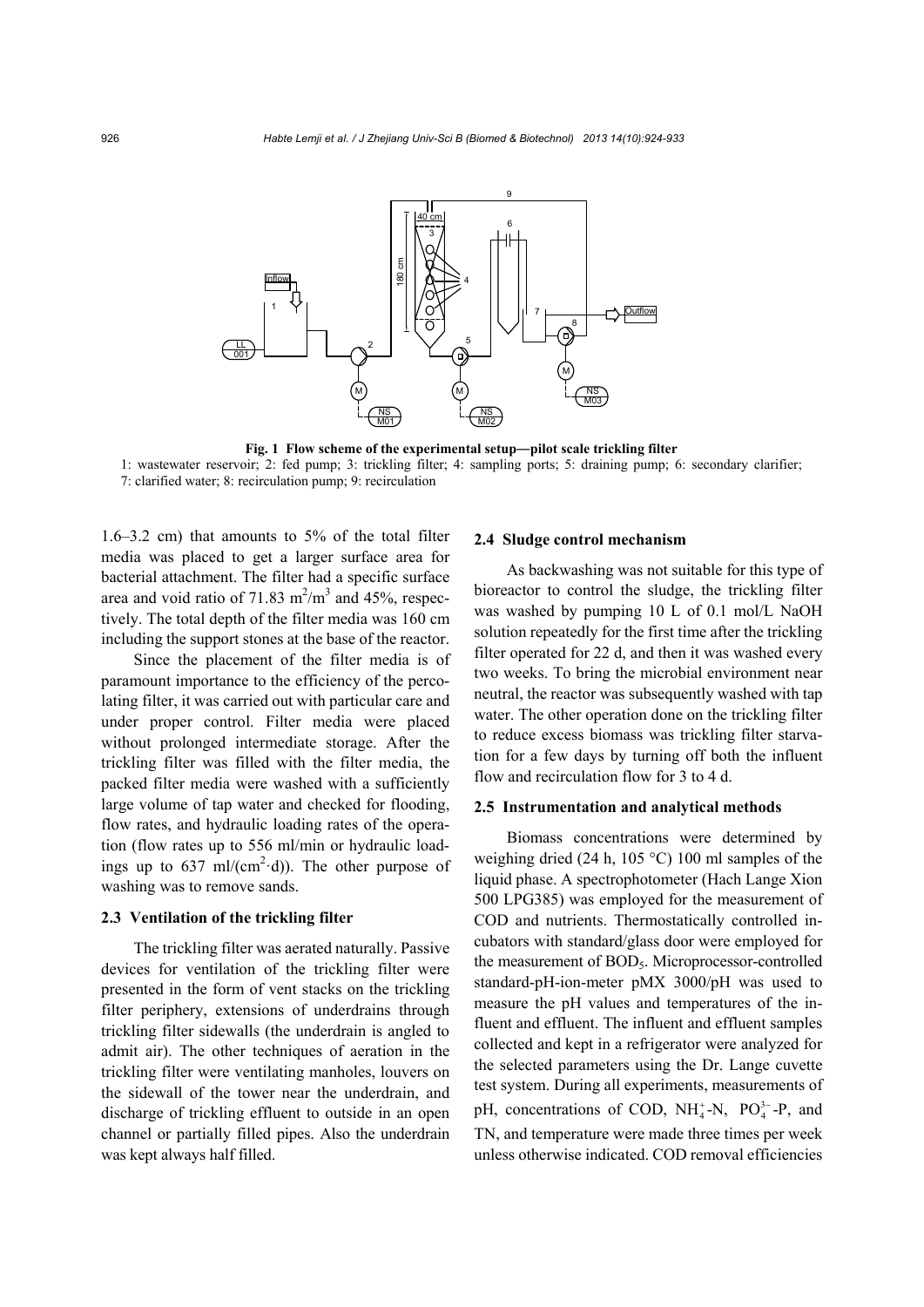of the trickling filter can be calculated based on the reduction of COD concentration between the influent and effluent streams as shown in Eq. (1):

$$
COD removal = (cin - cout)/cin \times 100\%, (1)
$$

where  $c_{\text{in}}$  is the influent COD concentration (mg/L) and  $c_{\text{out}}$  is the effluent COD concentration (mg/L).

## **2.6 Trickling filter operation**

The synthetic wastewater simulated a mediumloaded, physically pretreated brewery wastewater. A concentrated substrate was used and later diluted with tap water to prepare the synthetic wastewater. Continuous operation of the trickling filter was conducted during all trickling filter operations. The first operation was the seeding of the trickling filter with real wastewater. The trickling filter was then acclimated firstly with real wastewater, then a mixture of both real and synthetic wastewater, and finally only with synthetic water until the system reached its steady state. COD reduction was monitored to evaluate the growth of the microbial population. Confirmation of the acclimation period was realized when the COD measurements for three consecutive days on the final effluent were approximately the same.

The next operation was the investigation of the effects of hydraulic and organic loading rates on the performance of the system. During this operation of the trickling filter, the performance was evaluated at five different hydraulic and organic loading rates. At each hydraulic and organic loading rate, the trickling filter was operated for about five consecutive days to ensure repetitiveness of the result. Investigation of the effect of different daily influent flow and inflow concentrations was also carried out. Initial influent sample analysis was done at the beginning of each run in all cases and final effluent sample analysis was done three times a week to investigate the effects of hydraulic and organic loading rates unless otherwise indicated and on a daily basis to investigate the effect of daily influent variation. The performance of the trickling filter for the temperature range of 20–40 °C and pH range of 3–12 was also investigated. Analyses of effluent COD taken from different heights of the trickling filter bed were also made.

# **3 Results and discussion**

# **3.1 Real wastewater characteristics and preparation of synthetic water**

The detailed characterization that was carried out on the Rostock brewery wastewater is shown in Table 1. The analysis characterized the brewery wastewater from the Rostock brewery as having  $BOD_5$ , COD, NH<sup>+</sup><sub>4</sub>-N, NO<sub>2</sub>-N, TN, PO<sup>3–</sup><sub>4</sub>-P, and TP concentration ranges of 1.412–3.980, 1.651–9.306, 0.003–0.011, 0.229–0.440, 0.010–0.101, 0.008–0.010, and 0.017–0.050 g/L, respectively. All  $PO_4^{3-}$ -P,  $NO<sub>3</sub>-N$ ,  $NO<sub>2</sub>-N$ , and  $NH<sub>4</sub><sup>+</sup>-N$  concentrations stated throughout are soluble values only and were determined from microfiltered samples (0.45  $\mu$ m).

**Table 1 Physicochemical characteristics of the brewery wastewater**

| Constituent           | Mean   | Standard<br>deviation | Maximum Minimum |       |
|-----------------------|--------|-----------------------|-----------------|-------|
| $COD$ (mg/L)          | 5351   | 3228.2                | 9303            | 1651  |
| $BOD_5$ (mg/L)        | 2101.2 | 1015.10               | 3980            | 1342  |
| $NH4+-N$ (mg/L)       | 4.96   | 2.94                  | 10.50           | 2.47  |
| $NO3-N$ (mg/L)        | 15.0   | 14.3                  | 25.1            | 49    |
| $NO2-N$ (mg/L)        | 0.25   | 0.14                  | 0.44            | 0.09  |
| $TN$ (mg/L)           | 47.4   | 40.10                 | 102.0           | 7.2   |
| $PO_4^{3-}$ -P (mg/L) | 6.34   | 4.20                  | 10.12           | 0.36  |
| TP(mg/L)              | 25.42  | 13.69                 | 43.40           | 13.00 |
| Temp. $(^{\circ}C)$   | 25     | 6.4                   | 34              | 17    |
| pH                    | 9.42   | 1.60                  | 12.40           | 8.00  |

As the brewery and laboratory were far apart, it was difficult to bring real brewery wastewater; therefore, as influent to the trickling filter plant, a synthetic sewage (Boeije, 1996) was used with a COD:N:P ratio of 102:2.1:1 (w/w/w). The type and concentration of each ingredient are based on typical concentrations of BOD5, COD, pH, and nutrients found in brewery wastewater (Driessen and Vereijken, 2003) as well as on the analysis of samples obtained from Rostock brewery, Germany. Synthetic brewery wastewater was composed of 1 g/L malt extract, 0.5 g/L yeast extract, 0.15 g/L peptone, 0.86 g/L maltose,  $0.10-2.20$  g/L (NH<sub>4</sub>)<sub>2</sub>SO<sub>4</sub>, and 2.80 ml/L ethanol. Buffering salts of  $0.08$  g/L NaH<sub>2</sub>PO<sub>4</sub> and 0.14 g/L of  $Na<sub>2</sub>HPO<sub>4</sub>$  are added to maintain the pH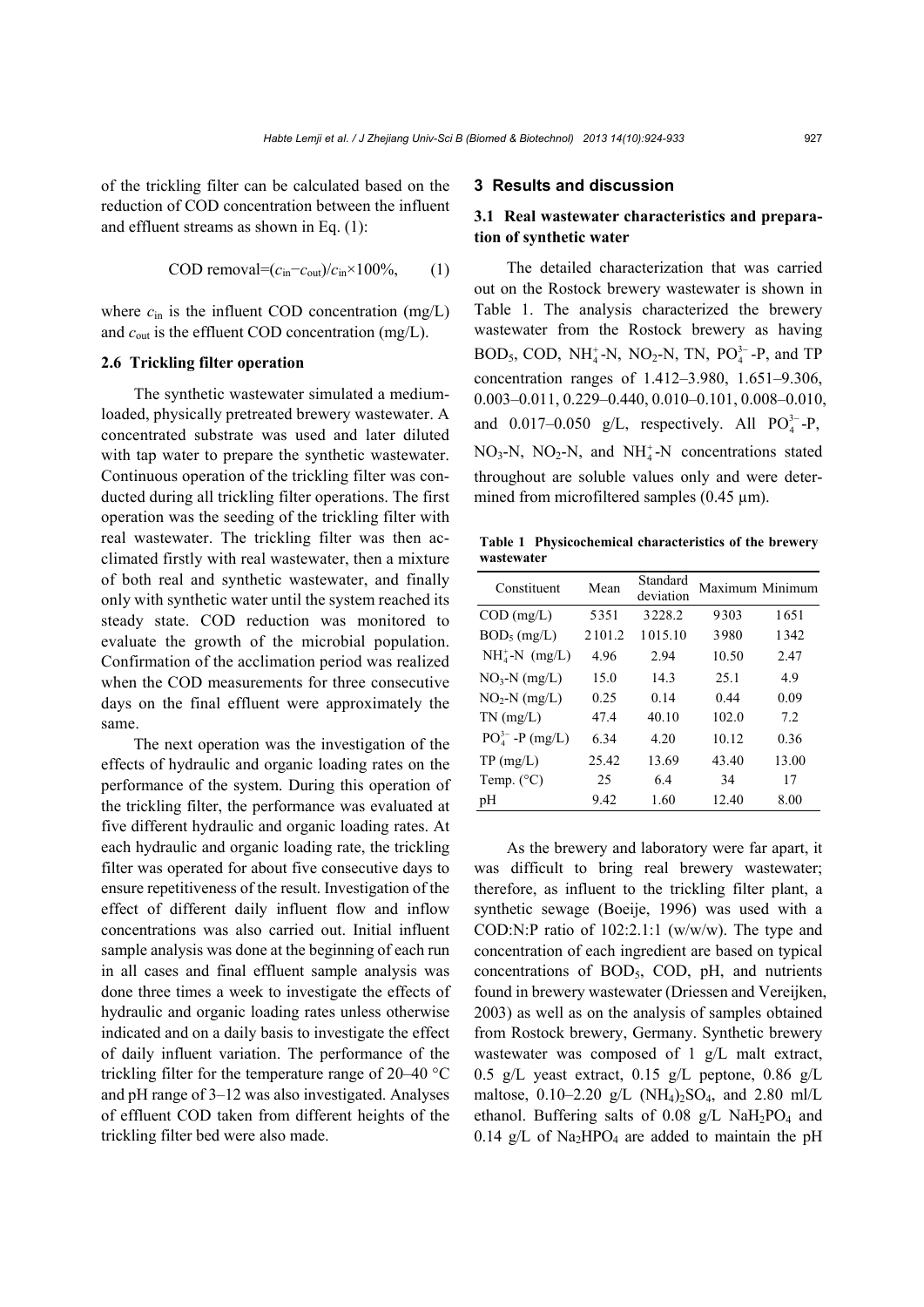at 6.7. The final concentrations of COD, N, and P of the synthetic wastewater were also determined. The theoretical COD of the ingredients was calculated from their oxidation equation. For yeast extract, malt extract, maltose, and peptone, it is assumed that 1 mg/L of product equals 1 mg/L of COD. This was verified by comparing the calculated and the measured total COD of the influent (Boeije, 1996). According to one chemical supplier (Jeevan Chemicals and Pharmaceuticals, India), the measured value of N in peptone and yeast extract is 10.0% and 10.5%, respectively. And as per another supplier (Murphy & Son Limited, UK), typical malt has an analysis for TN within 1.45%–1.75%. The calculated COD:N:P ratio of the synthetic influent was 102:2.1:1 (w/w/w). The theoretical  $BOD<sub>5</sub>$ , assuming a COD to  $BOD<sub>5</sub>$  conversion factor of 0.65, was 3451 mg/L. The composition of the synthetic influent based on this fact is presented in Table 2.

#### **3.2 Trickling filter operation and performance**

The pilot scale trickling filter was first seeded with real brewery wastewater. Near neutral brewery wastewater sludge (pH 6.7) was collected from the equalizing chamber of Rostock brewery. The wastewater was collected from the bottom of the chamber and taken with a cleaned plastic Jeri Can having a volume of 10 L. The reason to seed the trickling filter with this effluent is due to the fact that there is a high probability of getting microbial populations that are native to the wastewater (Rittman and Whiteman, 1994; Leta, 2004).

After the trickling filter seeding with the real wastewater and before developing performance data, the acclimation of the trickling filter was carried out. Firstly the trickling filter was operated in batch mode for seven consecutive days with a mixture of real and synthetic water by feeding new synthetic water on the 1st, 3rd, 5th, and 7th days. In all cases, the total COD concentration of the solution was 2000 mg/L. COD concentration was monitored during these operations. COD removal efficiencies of 81.7%, 71.5%, 79.8%, and 86.8% were achieved as monitored on the 1st, 3rd, 5th, and 7th days, respectively. Then the acclimation of the trickling filter continued only with synthetic wastewater from the 7th day onwards. This time the influent COD was varied from about 1000 to 4800 mg/L. A COD removal efficiency ranging from 74.0% to 95.4% was achieved during this last acclimation phase of the trickling filter. At this point, we considered the start up period completed and the filter ready for full operation. The trend of COD degradation during acclimation is presented in Fig. 2.



**Fig. 2 Acclimation behavior of the trickling filter for COD degradation** 

a: 75% real and 25% synthetic; b: 75% real and 25% synthetic; c: 50% synthetic and 50% real; d: 25% real and 75% synthetic; e: 100% synthetic

| Name                        | Formula                               | Concentration       | <b>Solution</b>            |
|-----------------------------|---------------------------------------|---------------------|----------------------------|
| Ammonium sulphate           | $(NH_4)$ <sub>2</sub> SO <sub>4</sub> | $100 - 2200$ mg/L   | Nitrogen source            |
| Disodium hydrogen phosphate | Na <sub>2</sub> HPO <sub>4</sub>      | $140 \text{ mg/L}$  | Phosphorus source & buffer |
| Ethanol                     | CH <sub>3</sub> CH <sub>2</sub> OH    | $2.8$ ml/L          | C-source                   |
| Malt extract                |                                       | $1000 \text{ mg/L}$ | C-source                   |
| Maltose                     |                                       | $860 \text{ mg/L}$  | C-source                   |
| Peptone                     |                                       | $150 \text{ mg/L}$  | C-source                   |
| Sodium hydrogen phosphate   | NaH <sub>2</sub> PO <sub>4</sub>      | $80 \text{ mg/L}$   | Phosphorus source & buffer |
| Yeast extract               |                                       | $500 \text{ mg/L}$  | C-source                   |

**Table 2 Composition of the synthetic influent used in this study**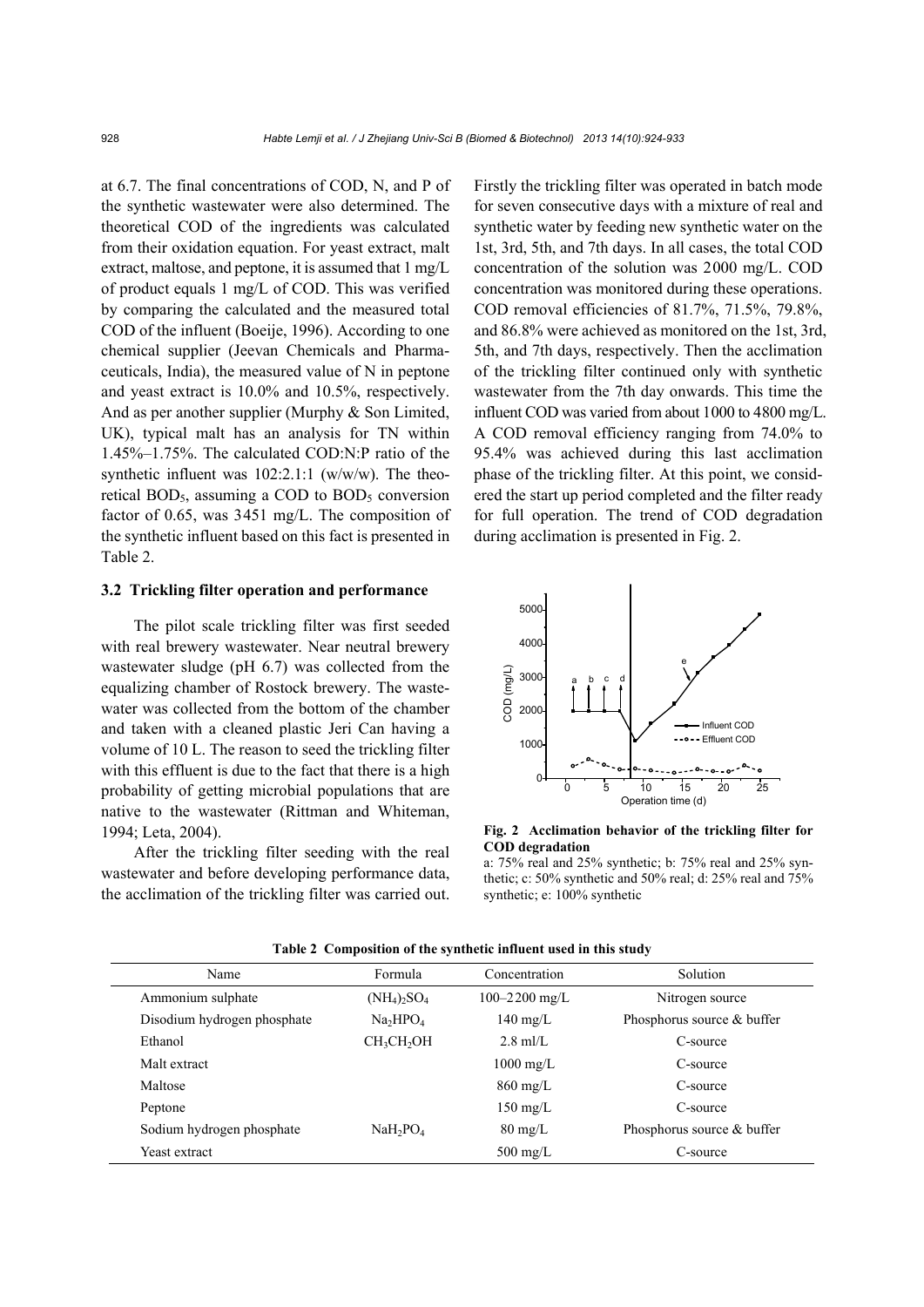# **3.3 Effect of hydraulic loading rate**

The performance of the trickling filter at different hydraulic loading rates was also investigated. Four different flow rates were used in the feed, namely 800, 700, 600, and 500 L/d including recirculation flow at constant influent COD concentrations. The system efficiency ranged up to 77.70%–93.10%, 79.40%–96.70%, 88.30%–91.20%, and 84.10%–88.30% COD removal for the hydraulic loading of 6.3, 5.6, 4.8, and 4.0  $m^3/(m^2 \cdot d)$ , respectively. An important conclusion that can be drawn here is that there is no significant decrease in the efficiency with increase of the hydraulic loading rate in the given range.

According to the relationship between mass removal loading rate and mass loading rate shown in Fig. 3, there is a direct relationship between the two parameters with 91% confidence limit. The slope of 0.83 means that when the mass loading rate increased by 1  $g/(m^2 \cdot d)$ , the mass removal rate increased accordingly by 0.83  $g/(m^2 \cdot d)$ .



**Fig. 3 Mass removal loading rate as a function of mass loading rate**

### **3.4 Effect of organic loading rate**

The response of the trickling filter for different organic loading rates was studied by varying the initial influent COD concentration (COD in the feed was increased to 1000, 1500, 2000, and 3000 mg/L), for a constant hydraulic loading of 6.3  $\text{m}^3/\text{(m}^2 \cdot \text{d})$  and organic volumetric loading of 1.5, 2.5, 3.0, and 4.5 kg  $\text{COD/(m}^3 \cdot d)$ , respectively. The experiment was run for five consecutive days at each organic loading rate. The range of efficiencies at each organic loading rate was 84.20%–92.40%, 76.10%–87.10%, 70.58%–

93.50%, and 76.50%–83.10%, respectively.

Since real situation wastewater that comes to the reactor varies in flow and concentration from day to day, the performance of the trickling filter at four different flows each with different initial COD concentration was also investigated. Four different flow rates were chosen: 300, 250, 200, and 150 L/d. The trend of the trickling filter effluent during each run was monitored. As can be seen from Fig. 4, the trickling filter efficiency was above 80% for all influent properties. This confirms that there is no significant decrease in trickling filter efficiency with increase in flow rate and COD concentration.



**Fig. 4 Effects of wastewater COD concentration and flow rate on the efficiency of trickling filter**

# **3.5 Effect of fed water pH**

The effect of pH on COD degradation capacity of the trickling filter was examined over a pH range of 5.00–9.00. The pH was adjusted manually every 30 min to the desired value by the addition of 0.1 mol/L NaOH or 0.1 mol/L HCl as necessary. The trickling liquid at each specific pH was only kept for two consecutive days unless otherwise indicated. As can be observed in Fig. 5, the removal efficiency was maintained at a high value, (86.67±9.90)% between pH 6.00 and 8.00, and around 94.6% at pH 6.30. The COD removal capacity increased from 66.13 to 81.53 g  $\text{COD/(m}^3 \cdot h)$  when decreasing the pH from 8.00 to 6.30, and dropped to the values of 46.63, 54.90, and 55.92 g COD/ $(m^3 \cdot h)$  for pH values of 5.10, 8.30, and 9.00, respectively. The optimal degradation capability was obtained when the pH was regulated at a value of 6.3. This may be due to two reasons: on the one hand, it has been shown that different autotrophic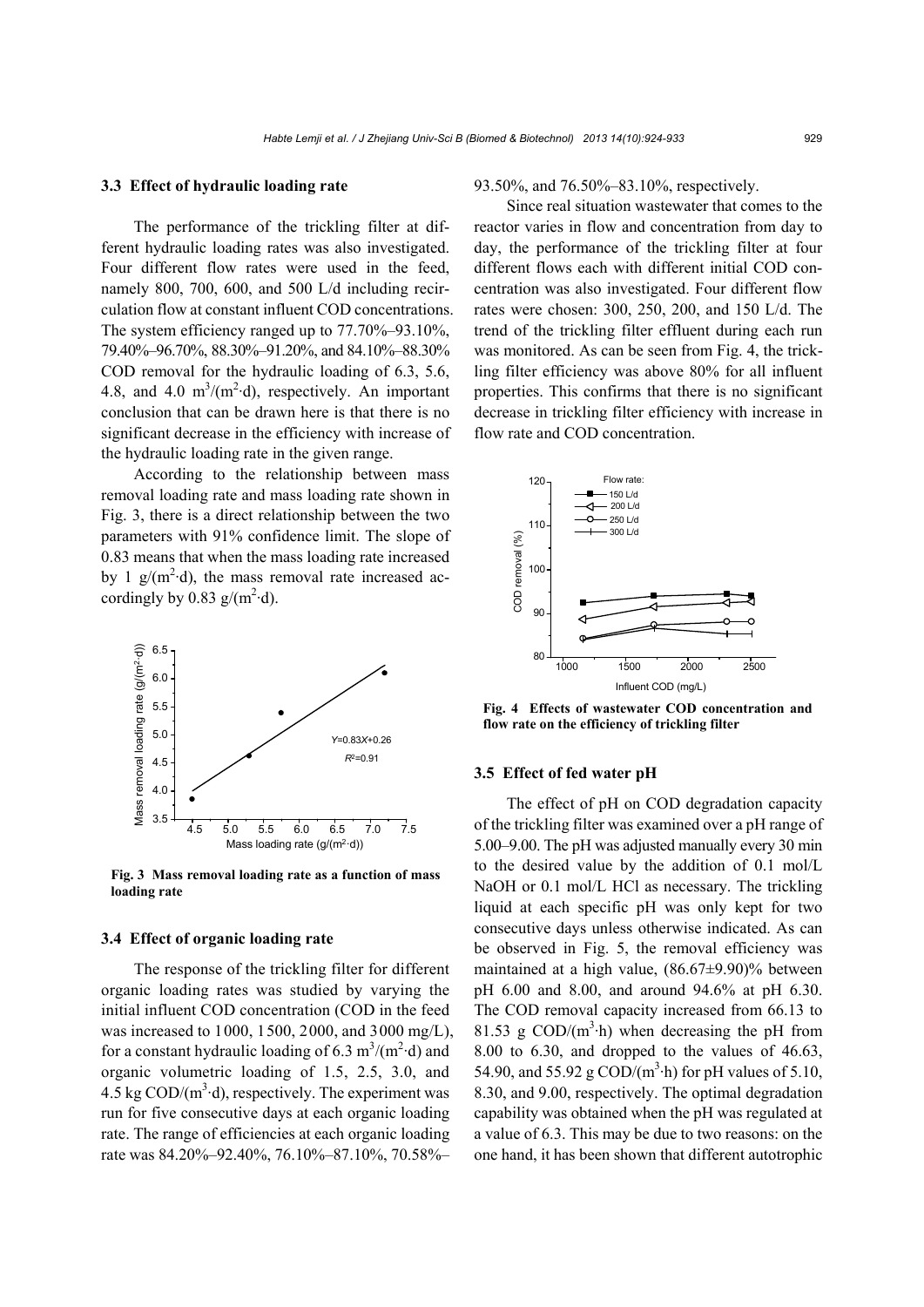and heterotrophic microbial groups and activities dominate at different pH values; on the other hand, the degree of availability of the different substrates is different at different pH values in the wet biofilm where the biodegradation takes place. To conclude, although it performs best in the pH range of 6.30–7.00, there was no significant decrease in the efficiency in the other typical pH values of brewery wastewater, indicating that the trickling filter system was able to effectively cope with the imposed change in pH.



**Fig. 5 COD removal capacity and removal efficiency of the trickling filter as a function of initial wastewater pH**  Inflow: 300 L/d; Feed COD: (1102.59±68.93) mg/L

#### **3.6 Effect of fed water temperature**

Temperature is a very important parameter during the assessment of the overall efficiency of a biological treatment process. Temperature influences the metabolic activities of the microbial population and has also a profound effect on such factors as gas-transfer rates and the settling characteristics of the biological solids (Metcalf & Eddy, 1991a; Crites and Tchobanoglous, 1998). Temperatures below the optimum typically have a more significant effect on growth rates than that above the optimum. It has been observed that growth rates double with approximately every 10 °C increase in temperature until the optimum temperature is reached (Metcalf & Eddy, 1991b).

To investigate the effect of temperature on the trickling filter performance, the system was operated at five different temperatures: 20, 25, 30, 35, and 40 °C (Fig. 6). This temperature range was chosen to test the performance of the trickling filter, because it is the typical range for the wastewater of most brewing companies (Driessen and Vereijken, 2003). The result of this investigation showed that the trickling filter performs above 80% in all cases and the values are close to each other, indicating that temperature only exhibits a minor effect on the performance of the trickling filter for the given temperature range.



**Fig. 6 Effect of wastewater temperature on COD removal efficiency**  Influent COD: 1182 mg/L; Inflow: 300 L/d; Fed water pH: 6.30−6.81, nearly constant

#### **3.7 COD removal profiles of the trickling filter**

Fig. 7 depicts COD removal profiles of the trickling filter. A normal trend of effluent COD along the trickling filter height (downward decrease in effluent COD) was obtained during analysis of samples taken from the top, middle, and bottom sections of the trickling filter. However, the change in COD was not significant, which implies there was a homogeneous mixture in the reactor.



**Fig. 7 Property of effluent COD along the trickling filter height** 

Inflow: 300 L/d; Feed COD: (1102.59±68.93) mg/L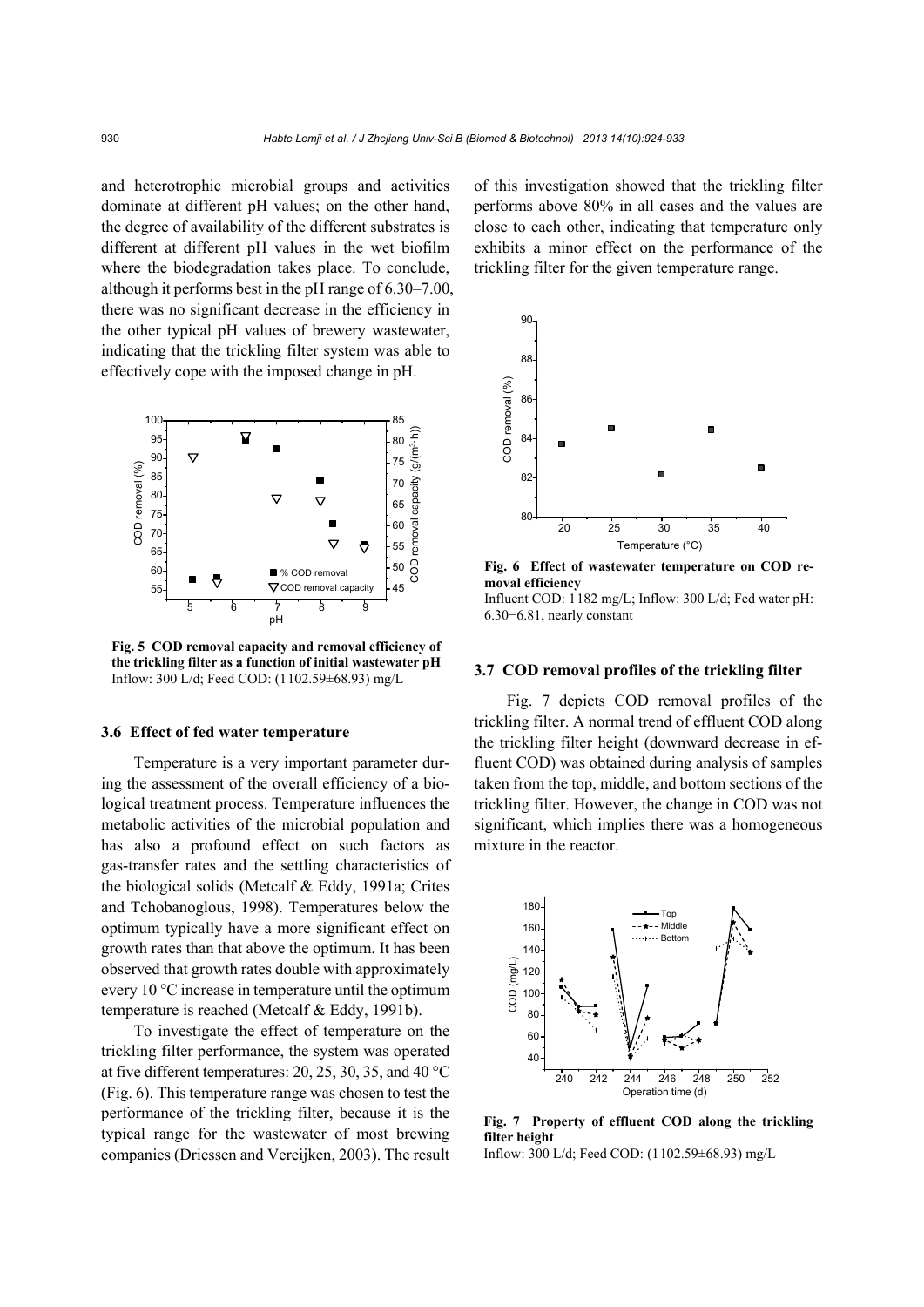### **3.8 Sludge reduction**

# 3.8.1 Sodium hydroxide washing

The operation of the trickling filter with an average COD removal efficiency of  $(92\pm2.7)\%$  was maintained until Day 17 (Fig. 8). However, after Day 18, due to excessive biomass accumulation, the removal efficiency was decreased. The higher rate of biomass accumulation was due to the operation of the trickling filter at high hydraulic and organic loading rates. The removal efficiency was below 62% on Days 18–21, and 50% at Day 19. The major cause for the decrease in trickling filter efficiency is believed to be the reduction of the biofilm-specific surface area with increases of biomass contents (Alonso *et al*., 1997). To remove the excess sludge, the trickling filter was washed by repeatedly pumping 10 L of 0.1 mol/L NaOH solution (Weber and Hartmans, 1995). There was no significant decrease in the efficiency of trickling filter due to change in pH as a result of NaOH washing. The higher COD removal efficiency of the trickling filter was regained after washing of the trickling filter, because of the higher specific surface area of the trickling filter for the attachment of new biofilm growth and increase in porosity after the excess sludge is reduced.

# 3.8.2 Starvation

Decreased efficiency as a result of excess biomass accumulation was also managed by starving the trickling filter for a few days. The trickling filter was starved for a total of 4 d as described in Table 3. After starvation, there was a significant decrease in the biomass which may be the result of microorganism death, endogenous respiration, or secondary processes such as the predation of higher organisms (Zhang *et al.*, 2009). The recovery processes commenced after a 4-d starvation period, at which time normal operation of the biotrickling filter resumed. The biotrickling filter obtained high removal efficiency within 2 d of normal operation. Fig. 9 shows the efficiency of the trickling filter before and after starvation. The fast recovery of the biotrickling filter for COD removal suggests that there is no need for the buildup of significant amounts of new degrading biomass to resume the normal operation of the trickling filter.



**Fig. 8 Drop in trickling filter COD removal efficiency due to biofilm thickness and its recovery after NaOH washing**



**Fig. 9 A few days' starvation of trickling filter as sludge control mechanism and its effect on its COD removal efficiency**

|  |  |  | Table 3 Operating conditions for a few days' starvation of trickling filter |  |
|--|--|--|-----------------------------------------------------------------------------|--|
|  |  |  |                                                                             |  |

| Operation day | Influent<br>supply | Recirculation<br>flow supply | Atmospheric<br>air supply | Possible condition                                                                   |
|---------------|--------------------|------------------------------|---------------------------|--------------------------------------------------------------------------------------|
| 1st $& 2nd$   | On.                | Off                          | On                        | Defect of recirculation pump, equipment malfunction,<br>discontinuity of electricity |
| 3rd $&$ 4th   | Off                | Off                          | On)                       | Time of no beer manufacturing (week end or holiday)                                  |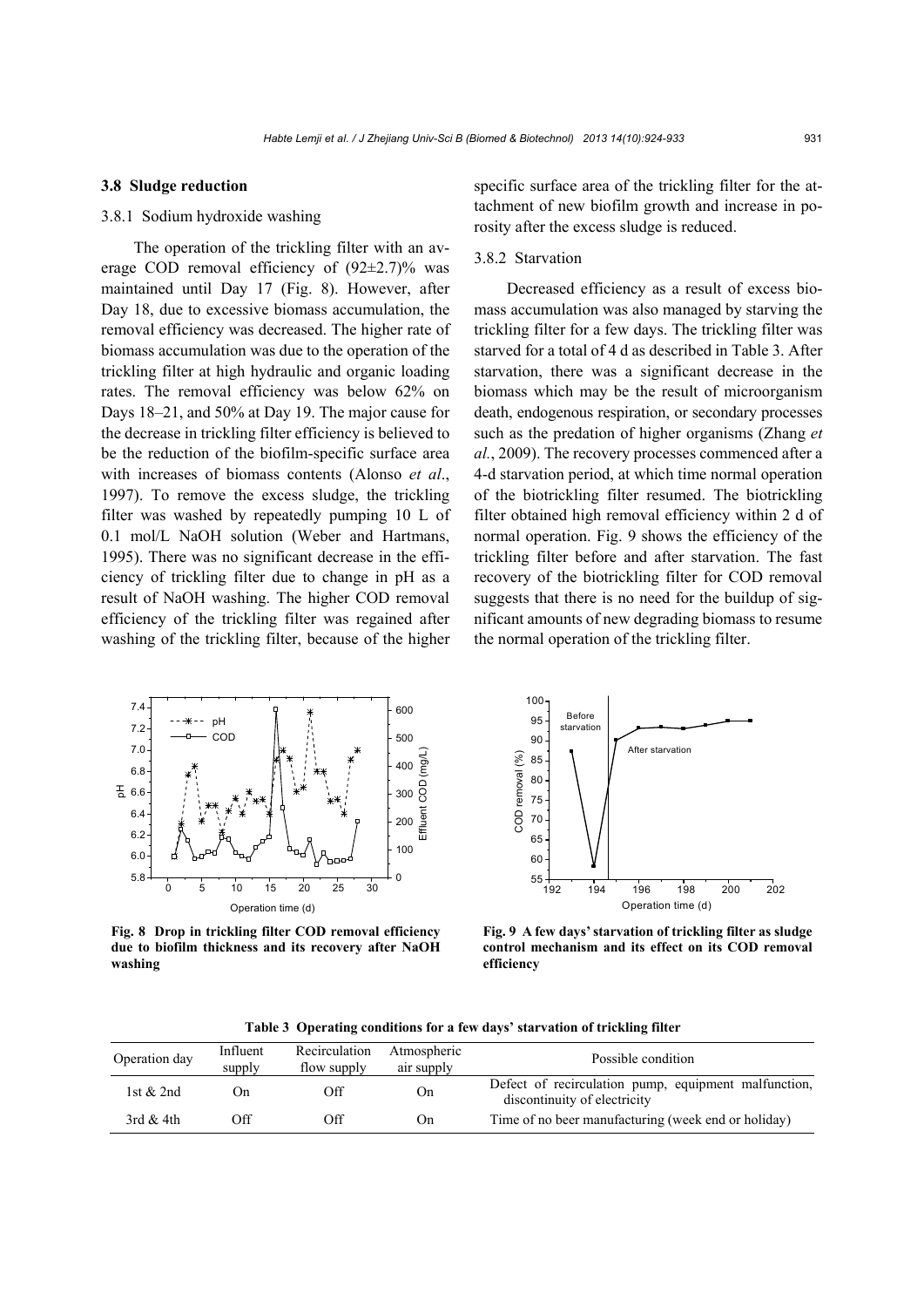# **4 Conclusions**

The seeding of the trickling filter can be achieved just by pumping the brewery wastewater itself repeatedly to the trickling filter, which means there is no need to use special inoculation to seed the trickling filter. The trickling filter seeded in such a way has a short acclimation phase before being ready for full operation. Increasing the hydraulic or organic loading rate has no significant effect on the efficiency. An average value of  $(84.42\pm6.5)\%$  COD removal efficiency was achieved when the loading rate increased from 1.5 to 4.5 kg  $\text{COD/(m}^3 \cdot d)$ . The trickling filter can have sufficient air circulation naturally and the only energy demand is for pumping of the fed water. Handling of the excess sludge is not a problem because the amount of sludge produced is small and the dense nature of the sludge makes it easily settleable inside the secondary clarifier. Therefore, the proposed biological treatment process appears to be a promising wastewater treatment method for coping with beer manufacturing wastewaters with respect to the removal of COD.

#### **Acknowledgements**

The authors are grateful for the facilities provided to carry out the present research in the Environmental Research Laboratory, Institute of Hydromechanics and Water Management, University of Rostock, Germany.

#### **Compliance with ethics guidelines**

Haimanot HABTE LEMJI and Hartmut ECK-STÄDT declare that they have no conflict of interest.

This article does not contain any studies with human or animal subjects performed by any of the authors.

#### **References**

- Alonso, C., Suidan, M.T., Sorial, G.A., Smith, F.L., Biswas, P., Smith, P.J., Brenner, R.C., 1997. Gas treatment in tricklebed biofilters: biomass, how much is enough? *Biotechnol. Bioeng.*, **54**(6):583-594.
- Al-Rekabi, W.S., He, Q., Qiang, W.W., 2007. Improvments in wastewater treatment technologies. *Pak. J. Nutr*., **6**(2):

104-110.

- Boeije, G., 1996. New Developments in Measuring and Modeling the Removal of Chemicals in Wastewater Treatment Systems: Continious Activated Sludge Tests with Nutrients Removal (CAS-NR). Report for Procter & Gambel. European Technical Center, Laboratory of General and Applied Microbial Ecology, Gent, Belgium.
- Crites, R., Tchobanoglous, G., 1998. Chapter 7: Biological Treatment and Nutrient Removal. *In*: Kane, K.T., Munson, E., Haag, G., Tchobanoglous, G. (Eds.), Small and Decentralized Wastewater Management Systems. WCB McGraw Hill, USA, p.397-526.
- Driessen, W., Vereijken, T., 2003. Recent Developments in Biological Treatment of Brewery Effluent. The Institute and Association of Brewing Convention, Living Stone, Zambia.
- Henry, J.G., Prasad, D., 2000. Anaerobic treatment of landfill leachate by sulfate reduction. *Water Sci. Technol.*, **41**(3): 239-245.
- Huei, L.C., 2005. Biodegradation of Brewery Effluent Using Packed-Bed Upflow Anaerobic Reactor (PBUAR) and Membrane Bioreactor (MBR). Bachelor Thesis, Faculty of Civil Engineering, Universiti Teknologi Malaysia.
- IFC (International Finance Corporation), 2007. Environmental, Health, and Safety Guidelines for Breweries. World Bank Group.
- Leta, S., 2004. Developing and Optimizing Processes for Biological Nitrogen Removal from Tannery Wastewater in Ethiopia. Ph.D Theses, Department of Biotechnology, Royal Institute of Technology, Stockholm, Sweden.
- Metcalf & Eddy, 1991a. Chapter 8—Biological Unit Processes. *In*: Clark, B.J., Morriss, J.M. (Eds.), Wastewater Engineering, Treatment, Disposal and Reuse, 3rd Ed. McGraw-Hill, New York, p.359-444.
- Metcalf & Eddy, 1991b. Chapter 11—Advanced Wastewater Treatment. *In*: Clark, B.J., Morriss, J.M. (Eds.), Wastewater Engineering, Treatment, Disposal and Reuse, 3rd Ed. McGraw-Hill, New York, p.663-764.
- Parawira, W., Kudita, I., Nyandoroh, M.G., Zvauya, R., 2005. A study of industrial anaerobic treatment of opaque beer brewery wastewater in a tropical climate using a full-scale UASB reactor seeded with activated sludge. *Process Biochem.*, **40**(2):593-599. [doi:10.1016/j.procbio.2004. 01.036]
- Rajaram, T., Ashutosh, D., 2008. Water pollution by industrial effluents in India: discharge scenarios and case for participatory ecosystem specific local regulation. *Futures*, **40**(1):56-69. [doi:10.1016/j.futures.2007.06.002]
- Rittman, B.E., Whiteman, R., 1994. Bioaugmentation: a coming of age. *Biotechnology*, **1**:12-16.
- The Breweries of Europe, 2002. Guidance Note for Establishing BAT in the Brewing Industry. Brewers of Europe, Brussels.
- van der Bruggen, A., Braeken, L., 2006. The challenge of zero discharge: from water balance to regeneration. *Desalination*,